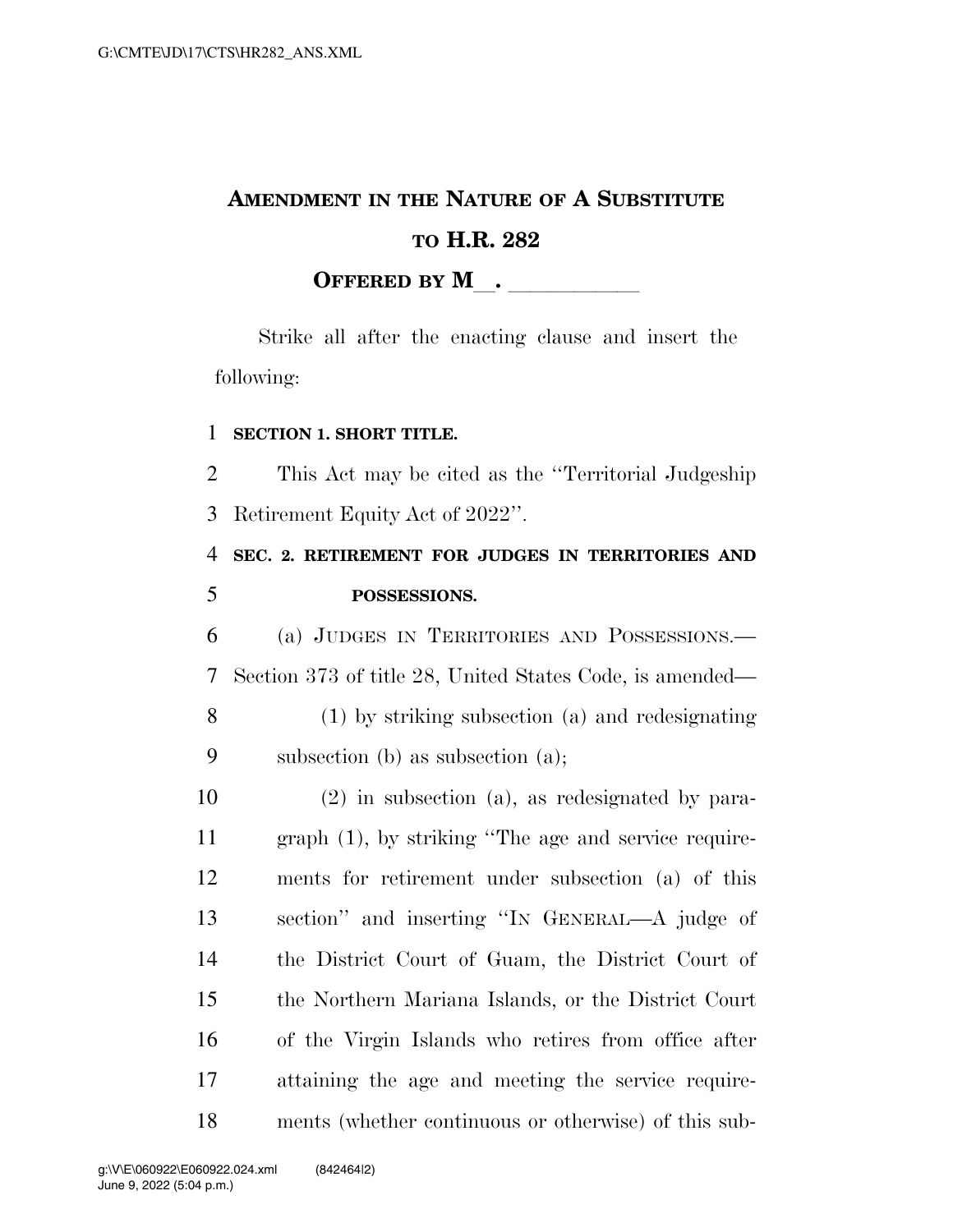section shall during the remainder of the judge's lifetime receive an annuity equal to the salary the judge is receiving at the time the judge retires. The age and service requirements for retirement under this subsection'';

 (3) by inserting after subsection (a), as redesig- nated by paragraph (1), the following new sub-section:

 ''(b) SPECIAL RULE FOR RETIREMENT FOR JUDGES IN TERRITORIES AND POSSESSIONS.—

11 "(1) IN GENERAL.—Notwithstanding subsection (a), a judge of the District Court of Guam, the Dis- trict Court of the Northern Mariana Islands, or the District Court of the Virgin Islands who is not re- appointed following the expiration of the term of of- fice of such judge and who retires upon the comple- tion of such term shall, upon attaining the age of fifty years and during the remainder of the judge's lifetime, receive an annuity equal to the salary the 20 judge is receiving at the time the judge retires, if—

21 ''(A) such judge has served a term of ten years as a judge on a court identified in this subsection; and

24 ''(B) such judge advised the President, in writing, that the judge is willing to accept re-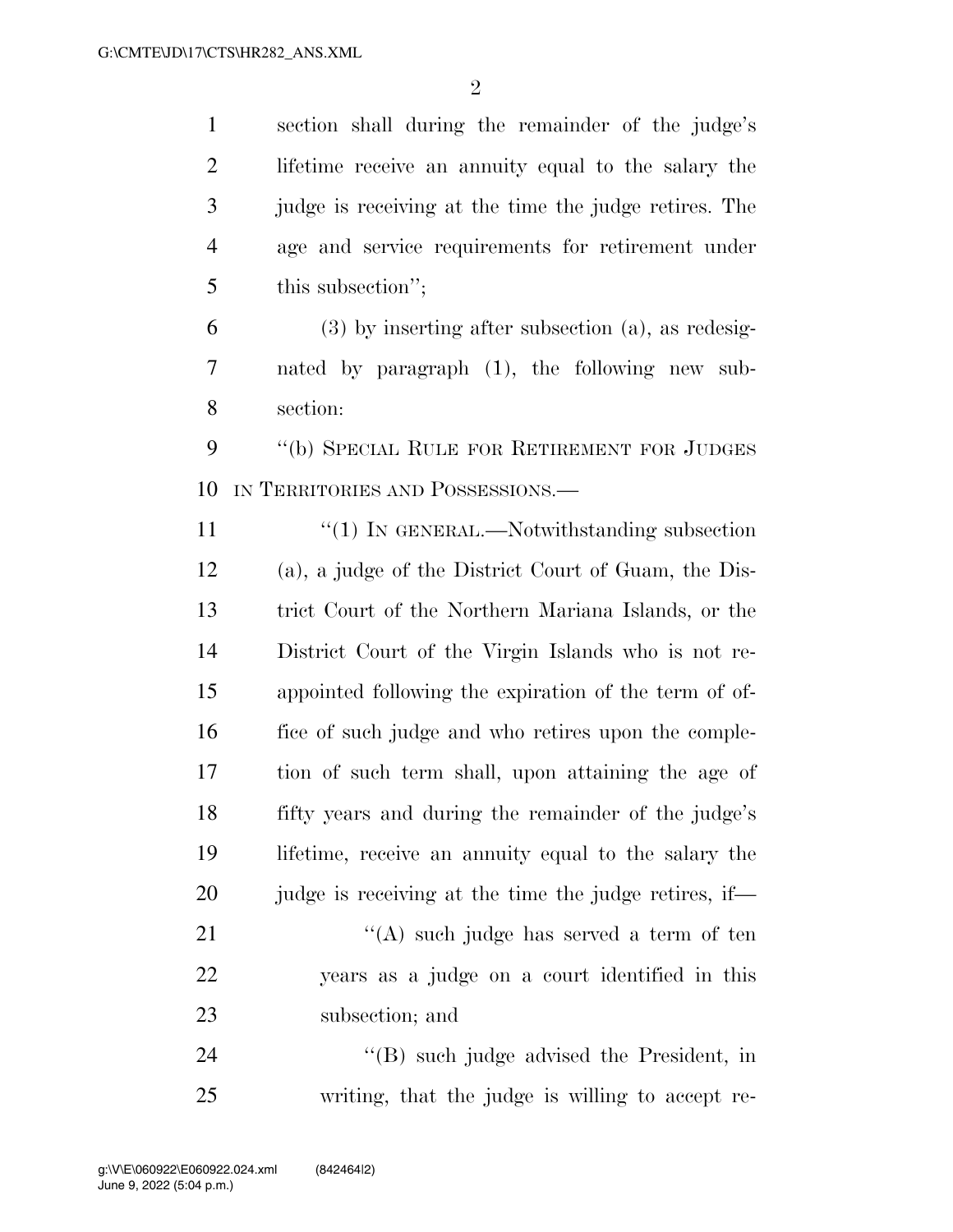| $\mathbf{1}$   | appointment as a judge on the court on which       |
|----------------|----------------------------------------------------|
| $\overline{2}$ | the judge is serving—                              |
| 3              | "(i) not earlier than nine months and              |
| $\overline{4}$ | not later than six months before the date          |
| 5              | that is ten years after the date on which          |
| 6              | the judge was appointed to the court on            |
| $\tau$         | which the judge is serving; and                    |
| 8              | "(ii) not later than sixty days after              |
| 9              | each Congress is convened following the            |
| 10             | Congress that is in session at the time of         |
| 11             | the initial notification required under            |
| 12             | clause (i).                                        |
| 13             | A judge or former judge who is receiving an an-    |
| 14             | nuity pursuant to this subsection and who          |
| 15             | thereafter accepts compensation for civil office   |
| 16             | or employment by the Government of the             |
| 17             | United States (other than the performance of       |
| 18             | judicial duties pursuant to recall under sub-      |
| 19             | section $(c)$ or in the practice of law represents |
| 20             | (or supervises or directs the representation of)   |
| 21             | a client in making any civil claim against the     |
| 22             | United States or any agency thereof shall for-     |
| 23             | feit all rights to an annuity under this sub-      |
| 24             | section for the period in which the judge or       |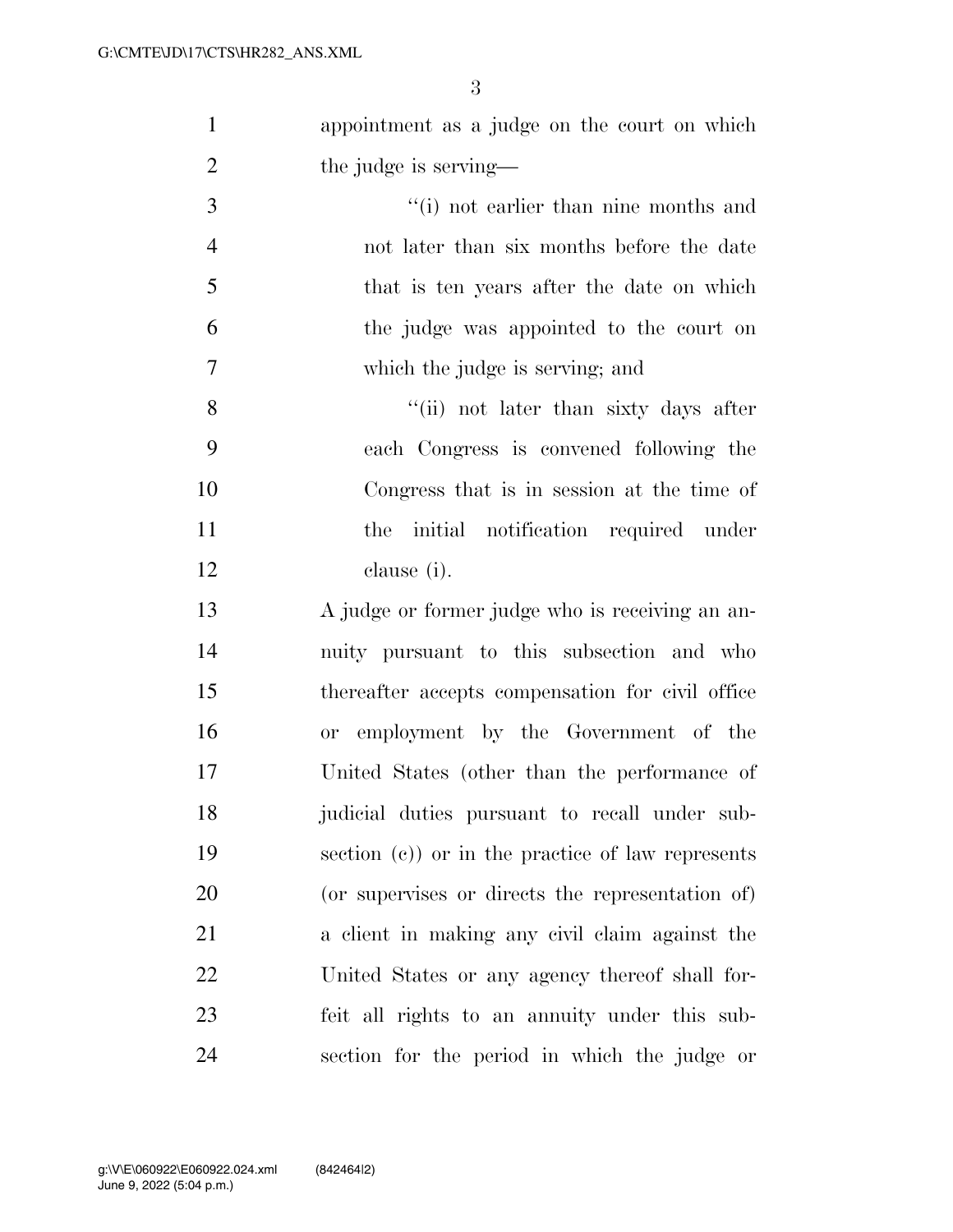| $\mathbf{1}$   | former judge accepts such compensation or un-     |
|----------------|---------------------------------------------------|
| $\overline{2}$ | dertakes such legal representation.               |
| 3              | $``(2)$ APPLICATION DATE.—                        |
| $\overline{4}$ | "(A) IN GENERAL.—A judge of the Dis-              |
| 5              | trict Court of Guam, the District Court of the    |
| 6              | Northern Mariana Islands, or the District         |
| 7              | Court of the Virgin Islands, in active service,   |
| 8              | shall be subject to the requirements of this sub- |
| 9              | section beginning on January 1, 2021.             |
| 10             | "(B) EXCEPTION TO ADVICE REQUIRE-                 |
| 11             | MENT.—A judge of the District Court of Guam,      |
| 12             | the District Court of the Northern Mariana Is-    |
| 13             | lands, or the District Court of the Virgin Is-    |
| 14             | lands, in active service on January 1, 2021,      |
| 15             | shall be deemed to have met the advice require-   |
| 16             | ment under paragraph $(1)(B)$ .";                 |
| 17             | $(4)$ in subsection $(e)$ —                       |
| 18             | $(A)$ in the matter preceding paragraph $(1)$     |
| 19             | by inserting "REQUIREMENTS FOR SENIOR             |
| 20             | JUDGE";                                           |
| 21             | $(B)$ in paragraph $(1)$ —                        |
| 22             | (i) by striking "Any" and inserting               |
| 23             | " $A$ "; and                                      |
| 24             | (ii) by striking "this section may elect          |
| 25             | to become a senior judge of the court upon        |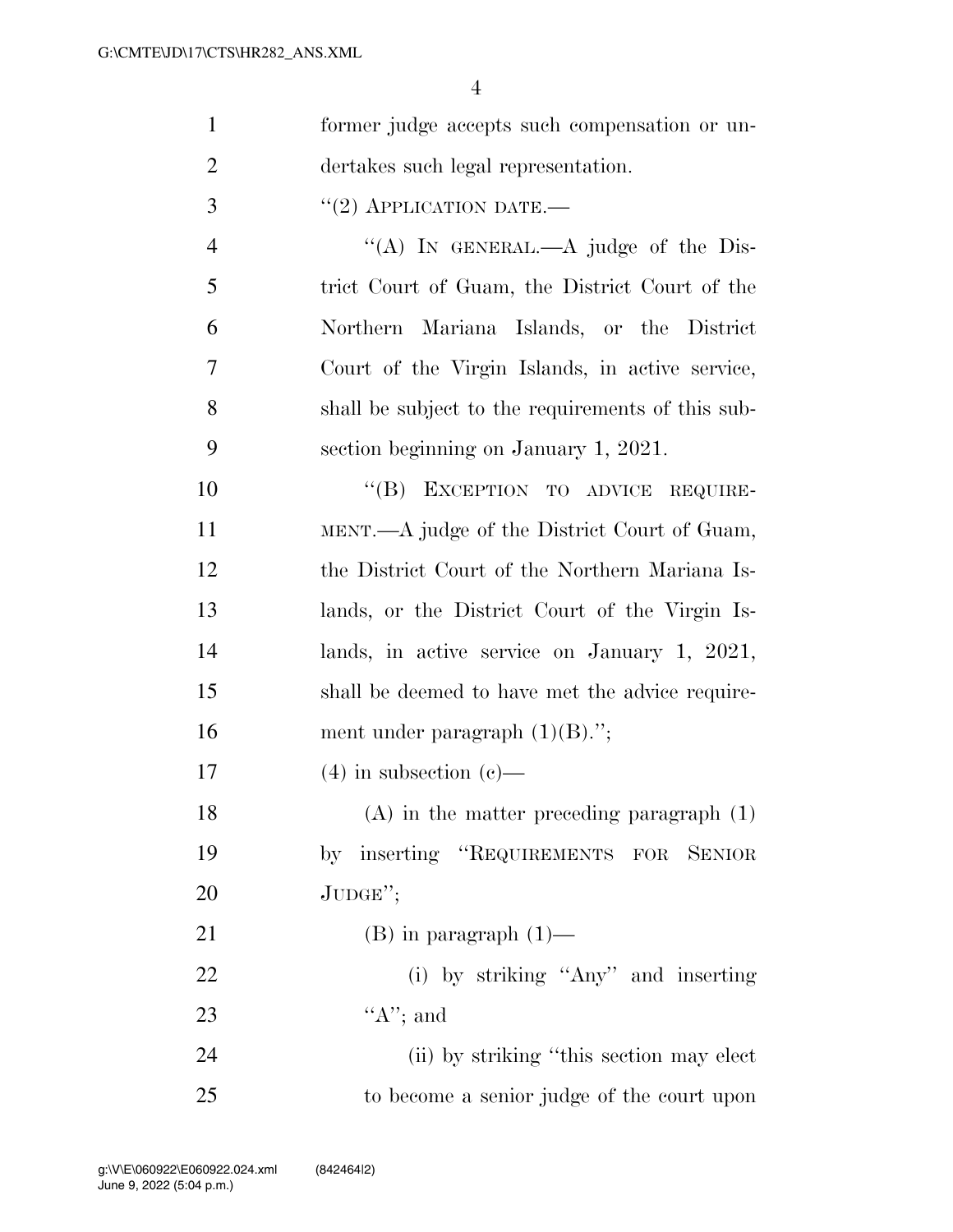| $\mathbf{1}$   | which he served before retiring." and in-       |
|----------------|-------------------------------------------------|
| $\overline{2}$ | serting "subsection (a) or (b), with 15         |
| 3              | years or more of judicial service (whether      |
| $\overline{4}$ | continuous or otherwise), may elect to be-      |
| 5              | come a senior judge of the court upon           |
| 6              | which the judge served before retiring. Any     |
| $\tau$         | judge or former judge who is receiving an       |
| 8              | annuity pursuant to subsection (b), with        |
| 9              | less than 15 years of judicial service          |
| 10             | (whether continuous or otherwise), may          |
| 11             | elect to become a senior judge of the court     |
| 12             | upon which the judge served before retir-       |
| 13             | ing upon attaining the age of sixty-five        |
| 14             | years.";                                        |
| 15             | $(C)$ in paragraph $(2)$ , by striking "he" and |
| 16             | inserting "the judge";                          |
| 17             | (D) in paragraph $(3)$ , by striking "he" and   |
| 18             | inserting "the senior judge";                   |
| 19             | $(E)$ in paragraph $(4)$ —                      |
| 20             | (i) by striking "Any" and inserting             |
| 21             | $A$ "; and                                      |
| 22             | (ii) by striking "subsection (a) of this        |
| 23             | section" and inserting "subsection (a) or       |
| 24             | $(b)$ "; and                                    |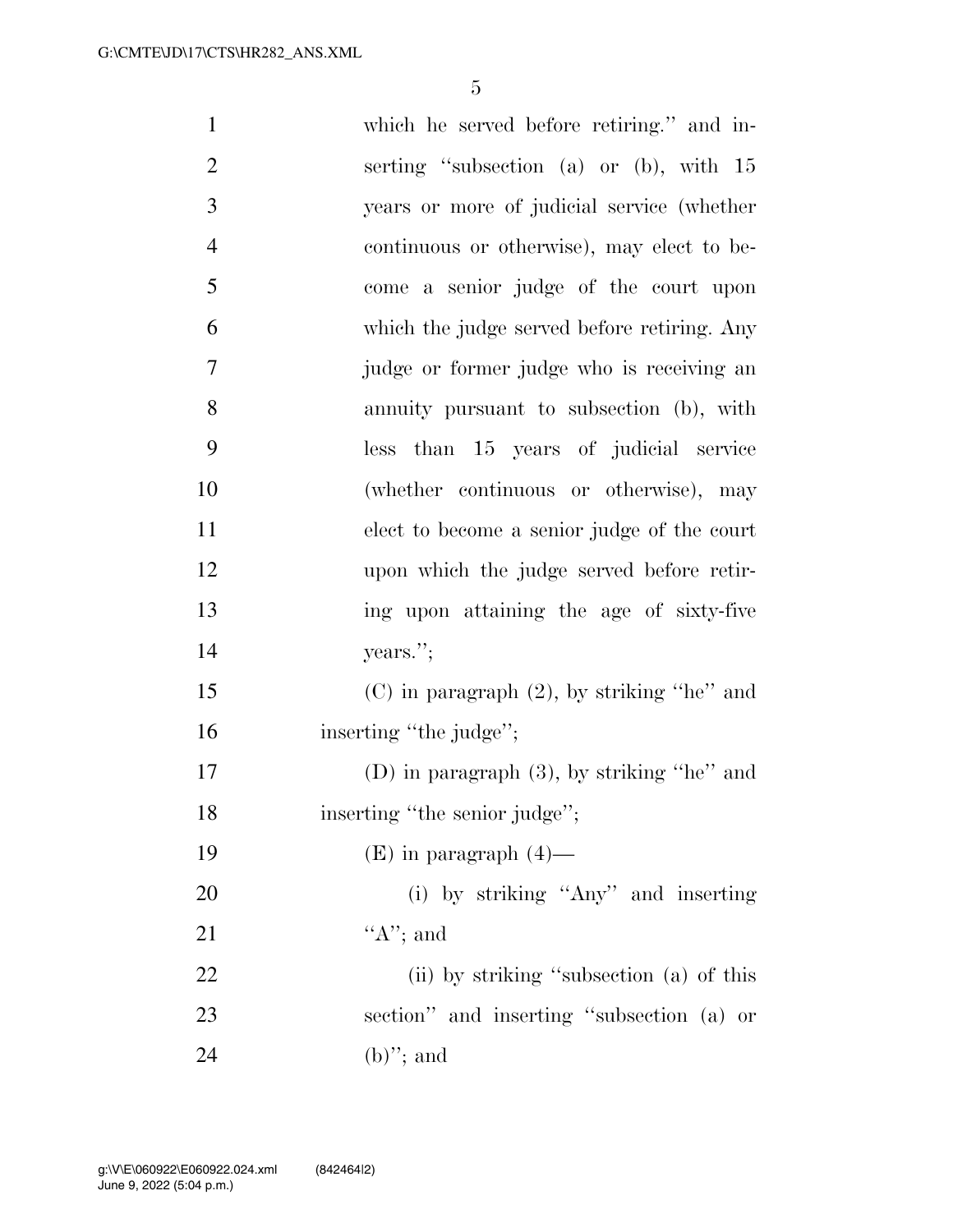| $\mathbf{1}$   | $(F)$ in paragraph $(5)$ , by striking "Any"          |
|----------------|-------------------------------------------------------|
| $\overline{2}$ | and inserting " $A$ ";                                |
| 3              | $(5)$ in subsection (d), by striking "Any" and in-    |
| $\overline{4}$ | serting "EMPLOYMENT OF SENIOR JUDGE—A";               |
| 5              | $(6)$ in subsection $(f)$ , by striking "Service" and |
| 6              | inserting "COMPUTATION OF AGGREGATE JUDICIAL          |
| 7              | SERVICE-Service";                                     |
| 8              | $(7)$ in subsection (e)—                              |
| 9              | $(A)$ by striking "Any" and inserting                 |
| 10             | "MENTAL OR PHYSICAL DISABILITY—A";                    |
| 11             | (B) by striking "who is removed by the                |
| 12             | President of the United States" and inserting         |
| 13             | "who has served at least five years (whether          |
| 14             | continuous or otherwise) and who retires or is        |
| 15             | removed from office";                                 |
| 16             | (C) by striking "or who is not reappointed            |
| 17             | $(as\; judge\; of\; such\; court),";$                 |
| 18             | (D) by striking ", upon attaining the age             |
| 19             | of sixty-five years or upon relinquishing office if   |
| 20             | he is then beyond the age of sixty-five years, $(1)$  |
| 21             | if his judicial service, continuous or otherwise,     |
| 22             | aggregates fifteen years or more, to receive dur-     |
| 23             | ing the remainder of his life an annuity equal        |
| 24             | to the salary he received when he left office, or     |
| 25             | $(2)$ if his judicial service, continuous or other-   |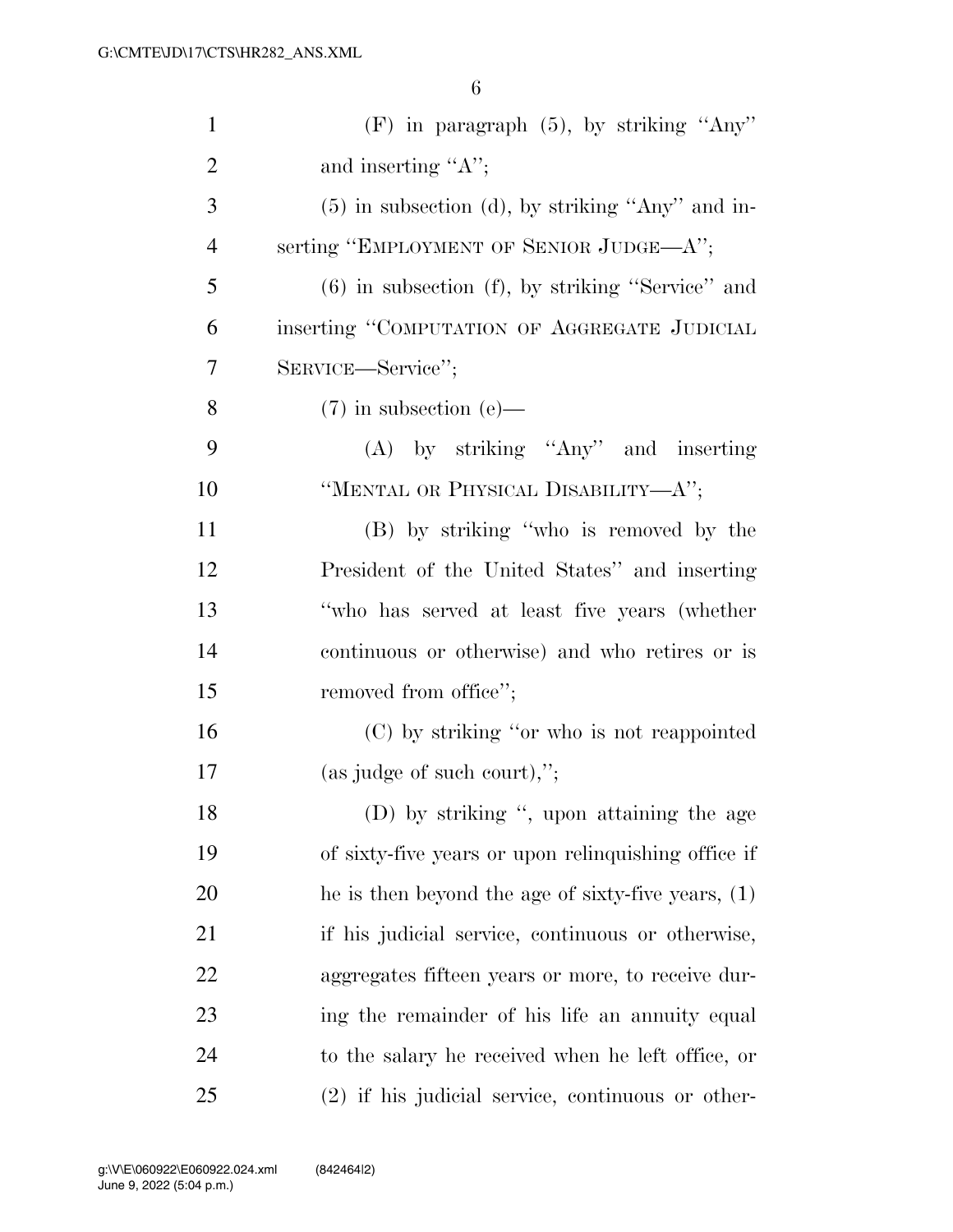| $\mathbf{1}$   | wise, aggregated less than fifteen years but not                |
|----------------|-----------------------------------------------------------------|
| $\overline{2}$ | less than ten years,";                                          |
| 3              | (E) by striking "his life an annuity equal                      |
| $\overline{4}$ | to that proportion of such salary which the ag-                 |
| 5              | gregate number of his years of his judicial serv-               |
| 6              | ice bears to fifteen." and inserting "the judge's               |
| 7              | lifetime—"; and                                                 |
| 8              | $(F)$ by adding at the end the following new                    |
| 9              | paragraphs:                                                     |
| 10             | $\cdot\cdot\cdot(1)$ an annuity equal to 50 percent of the sal- |
| 11             | ary payable to a judge on a court identified in this            |
| 12             | subsection in regular active service, if before retire-         |
| 13             | ment or removal such judge served less than 10                  |
| 14             | years; or                                                       |
| 15             | $\lq(2)$ an annuity equal to the salary payable to              |
| 16             | a judge on a court identified in this subsection in             |
| 17             | regular active service, if before retirement or re-             |
| 18             | moval such judge served at least 10 years."; and                |
| 19             | $(8)$ in subsection $(g)$ —                                     |
| 20             | (A) by striking "Any retired judge" and                         |
| 21             | inserting "COST OF LIVING ADJUSTMENT-A                          |
| 22             | retired judge";                                                 |
| 23             | $(B)$ by striking "under subsection $(a)$ " and                 |
| 24             | inserting "under subsection (a) or (b), with at                 |
| 25             | least 15 years of judicial service (whether con-                |